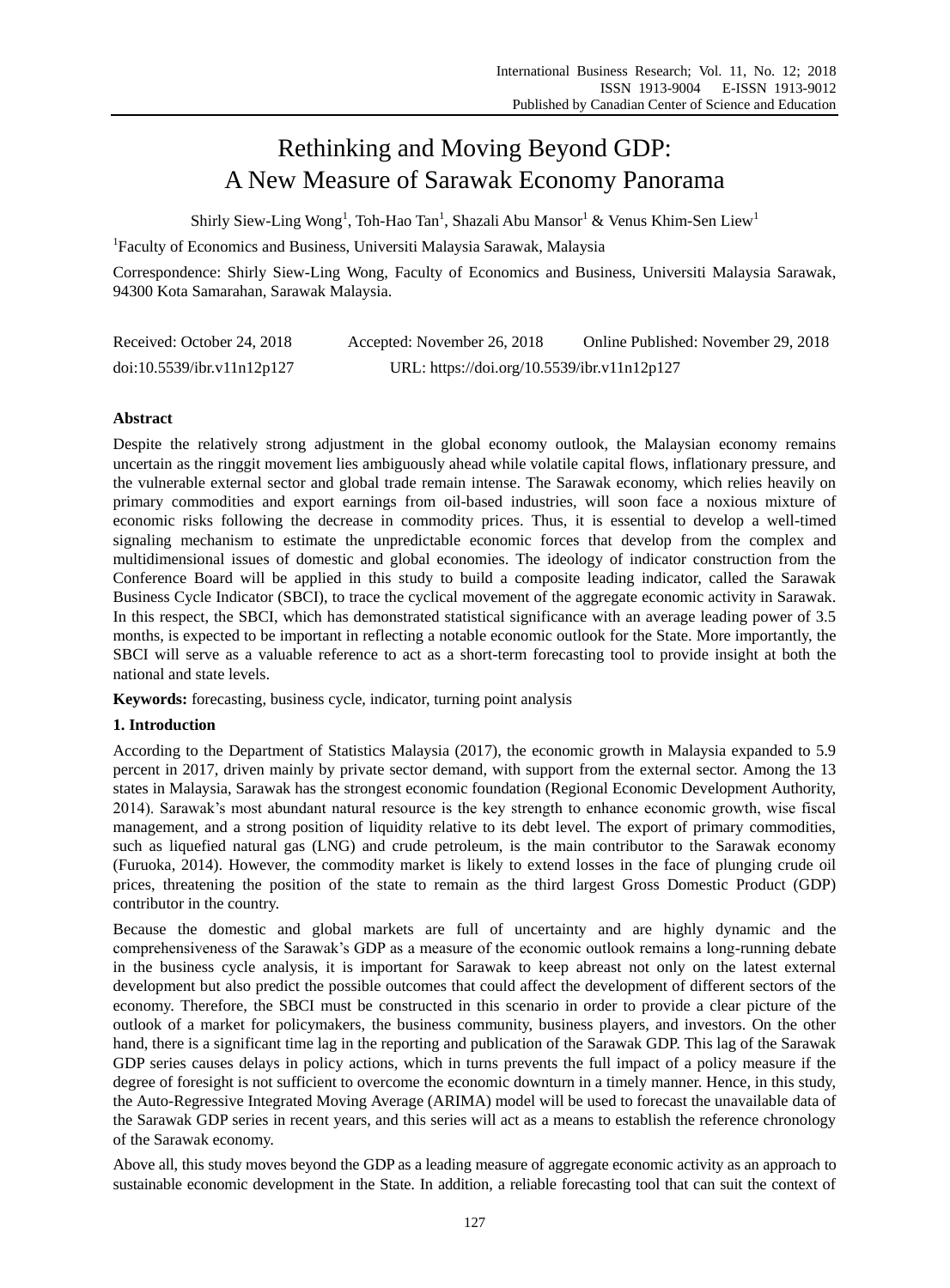the Sarawak economy is needed to produce a bottom-line statistic that can encapsulate an insightful bird's-eye view into the economy as well as to alert the policymakers in order to prevent a severe economic crisis that will greatly influence the Sarawak economy. Thus, the main aim of this study is to construct the SBCI in order to trace the cyclical movement of aggregate economic activity in Sarawak via a composite leading indicator approach. This paper consists of five sections. The next section will provide a review of the literature. The subsequent sections cover a brief description of the data and the methodology that will be used in this study as well as the presentation of empirical findings with interpretations, while the last section offers the conclusion.

## **2. Review of Literature**

Recently, extensive research has been done in developed and developing countries, especially Malaysia, to predict and interpret the business cycle. Different studies have applied different reference series and leading indicators for their own countries as well as the periods they examine. Many researchers have asserted that the Composite Leading Indicator (CLI) is the most well-fitted approach in forecasting the turning points of business cycle compared to other approaches. Although a few studies focus on constructing CLI in Malaysia, it is rare for a researcher to build a CLI for the state. By constructing the CLI, we can forecast the economic activities that might occur in a country, but then it does not fully reflect the real economic situation of a state. This is because the economic fluctuation of a state somehow differs from that of the country.

Atabek, Coşar, and Şahinöz (2005); Mohanty, Singh, and Jain (2003); Wong, Abu Mansor, Puah, and Liew (2012); Zhang and Zhuang (2002); Albu (2008); and Bascos-Deveza (2006) exhibit the same characteristics in forecasting the turning points and business cycle by constructing the CLI. While Bordoloi and Rajesh (2007) use a probit model at 3 months and 6 months forecast horizons to predict the business cycle recessions in India. Issler, Notini, Rodrigues, and Soares (2013) use the individual coincident indicator to forecast the economy of Latin American. Sfia (2010) constructed a CLI to forecast the inflation in Tunisia. On the other hand, Yap (2009) completed an analysis on how to improve business cycle indicators in Malaysia by using the coincident index and leading index.

Meanwhile, in developed countries, most research done by Kholodilin and Siliverstovs (2005); Fukuda and Onodera (2001); and Fichtner, Rüffer, and Schnatz (2009) investigate the ability and properties of CLI and determine whether the CLI is a good indicator to forecast the business cycle during the dynamic change of economy. Furthermore, the research performed by Bierbaumer-Polly (2010); Bandholz (2005); den Reijer (2006); Vesselinov (2012); Kholodilin and Siliverstovs (2005); Fichtner, Rüffer, and Schnatz (2009); and Kľúčik & Haluška (2008) use the Organisation for Economic Co-operation and Development (OECD) CLI approach to forecast the turning points and business cycle. However, Matkowski (2002) conducted a different approach to introduce a set of composite indicators of business activity for Poland based on the qualitative data collected from business and consumer surveys. In addition, Bodart, Kholodilin, and Shadman-Mehta (2005) used the regime-switching and Logit models to identify and forecast the turning points of the Belgian business cycle.

# **3. Data Description and Methodology**

## *3.1 Data Description*

In this study, the selection of a reference series comprises the beginning stage in order to identify a suitable measurement for the business cycle. The condition of a reference series must show a strong correlation with economic growth and must offer an uninterrupted series over a long period (Zhang & Zhuang, 2002). Therefore, in this study, the Sarawak real gross domestic product (RGDP) has been selected as that which can best mirror the real economic activity for the case of Sarawak. The monthly basis of consumer price index (CPI) and yearly basis of GDP were extracted from 2000 to 2016 in the Sarawak Planning Unit (SPU). Furthermore, we have applied the ARIMA model to obtain a complete set of yearly data regarding Sarawak's GDP. In order to get a higher frequency within the series, the Gandolfo (1981) interpolation method has been used in this study, and thus the ratio of GDP to CPI was computed to obtain the real GDP for Sarawak from 2001 to 2016.

More than 15 data series have been collected from different sources, such as the Census and Economic Information Center (CEIC), Sarawak facts and figures, and Department of Statistics Malaysia (DOSM) for empirical examination. In order to fulfill the goal of building a CLI to reflect the cyclical fluctuations in the Sarawak economy, only those component series with leading characteristics will be chosen to construct the SBCI. Then, the correlation analysis will be adopted to show the degree of association between the reference series and component series. The series that are highly correlated with reference series will be chosen, as they present an important interrelationship with the business cycle. Thus, six chosen component series (crude oil price, crude palm oil, electricity consumption, pepper price, share price, and total capital investment) then constitute the composite index for the construction of SBCI.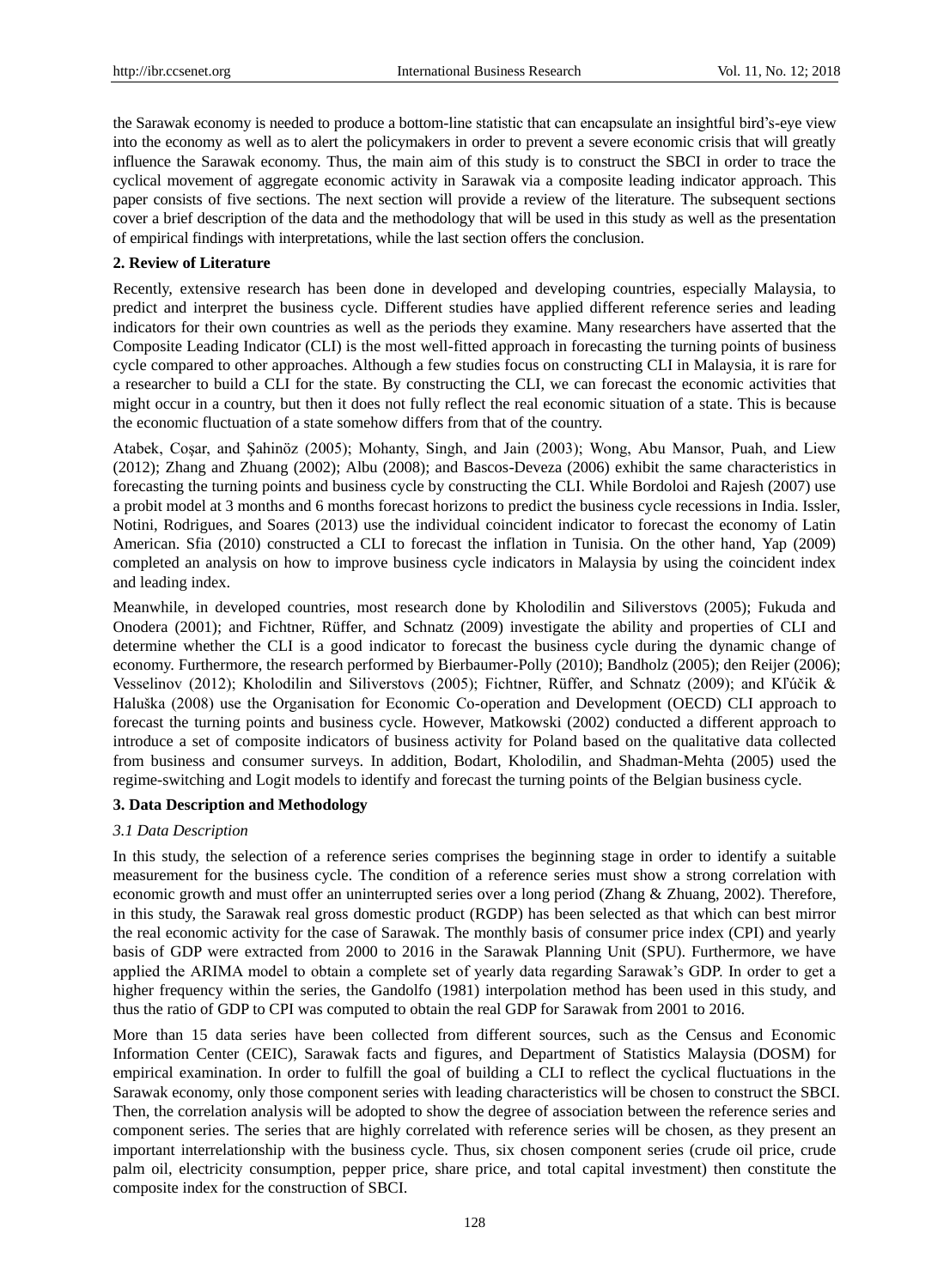## *3.2 Methodology*

In this study, the autoregressive integrated moving average (ARIMA) model will be employed to forecast the missing data for Sarawak's GDP in the recent few years, so that we can get a complete set of data for our reference series. The ARIMA model is a generalization of an autoregressive moving average (ARMA) model proposed by Box and Jenkins (1970). These models are used in some cases when the data show proof of non-stationary and when an initial differencing step can be applied to eliminate the non-stationarity. The model is basically referred as an ARIMA (*p,d,q*) model where *p*, *d*, and *q* are integers greater than or equal to zero and represent to the order of the autoregressive, integrated, and moving average parts of the model respectively. After fitting the real GDP data into an ARIMA models, the models efficiencies will be evaluated using the Mean Squared Errors (MSE) and the model that provides the least MSE will be selected as the most efficient model to forecast the Sarawak GDP.

As for the construction of the SBCI, component series that potentially form the indicator series of SBCI will be subjected to lead/lag structure analysis and the best combination that provide the most leading attributes will be undergoing a systematic aggregation process suggested by The Conference Board (2000). The composite index will be transformed into a growth cycle after the construction of the SBCI. In this study, the growth cycles setting is more preferable than the classical cycle, because we are intended to examine the growth rate of the Sarawak business cycle rather than the business cycle in its level form. Zarnowitz and Moore (1986) suggested four major steps in dating the turning points of a business cycle. First of all, the Census X-12 and TRAMO/Seats methods will be adapted to the seasonal adjustment of each component indicator in this study. It will be affected by the irregular components and may cover the underlying direction of the series if we do not remove the seasonal fluctuation of economic activity.

The cyclical extraction and detrending that occur when using the Christiano-Fitzgerald (CF) filter introduced by Christiano and Fitzgerald (2003) will provide the second step of dating the turning points of the business cycle. The CF filter takes the whole time series for the formulation of the filtered series and deals with a greater class of time series when compared to the Baxter and King (BK) filter (Baxter & King, 1999). The third step involves the data smoothing. The irregular series can be smoothened through the simple centered moving average method. Zhang and Zhuang (2002) suggested that the moving average length of seven months is the best choice to settle the spurious cyclical difficulty in the series. Lastly, the Bry and Boschan (BB) procedure (1971) will be used in this study to identify the turning points of the business cycle, starting with the steps of deseasonalized, detrending and smoothing the reference series.

#### **4. Empirical Findings and Interpretation**

In response to the limited availability of the Gross Domestic Product (GDP) in the State, we have reckoned the GDP series of Sarawak using the autoregressive integrated moving average (ARIMA) model and interpolated the quarterly series into monthly observations using Gandolfo's (1981) technique to ensure completeness of the selected reference series. The month series of the Sarawak GDP was transformed into real GDP by dividing the normal GDP with the State's consumer price index. Figure 1 illustrated the forecasted real GDP of Sarawak based on ARIMA (2, 2, 2) model.



Figure 1. Forecasted real GDP of Sarawak based on ARIMA (2, 2, 2) model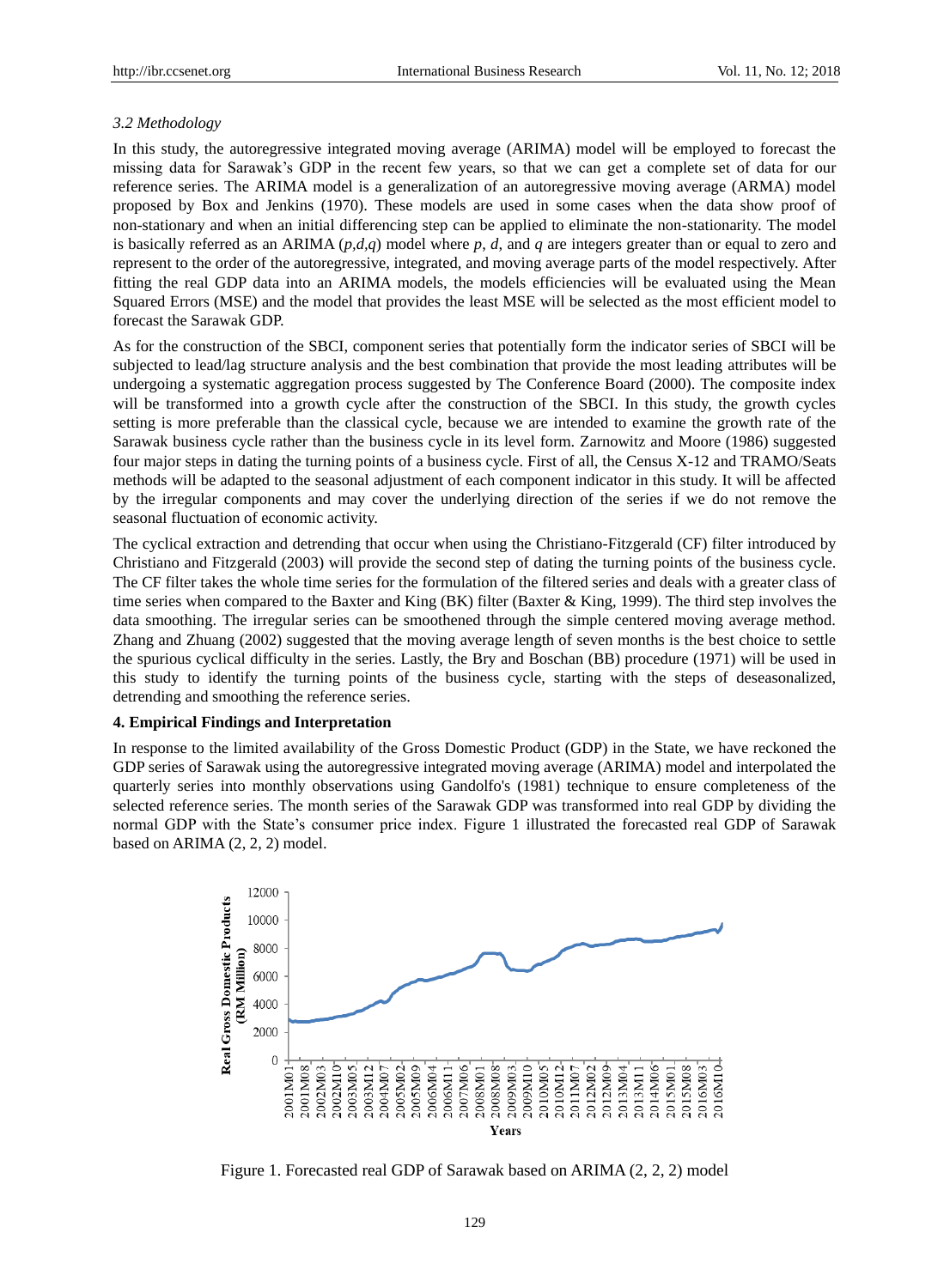In this case, the ARIMA (2, 2, 2) model was chosen as the most well-fitted and efficient model to forecast the Sarawak GDP based on the minimal out-of-sample forecast evaluation reported by Mean Squared Errors (MSE). In addition, it is found that the ARIMA (2, 2, 2) model is able to established a chronology of the Sarawak economy that is reasonably close to the true representation of the State's economy.

After having a complete Sarawak real GDP in hand, we have resolved the issue of incomplete reference series from 2001 to 2016. The process of reckoning the missing data in the Sarawak real GDP series has enable us to develop a broad reference chronology of the Sarawak economy, and thus enable us to identify the leading profile (leading period) of the constructed Sarawak Business Cycle Indicator (SBCI) via a turning point analysis. The component series of SBCI were selected based on the recursive assessment of the lead-lag structure between the cycles of the indicator series and the reference series. We finally settled down with six component series which consist of share price, global crude oil price, crude palm oil, electricity consumption, pepper price, and the total capital investment in Sarawak. The selected component series were bought into a composite that form the SBCI using the indicator construction procedure proposed by The Conference Board (2000). We visualized the smoothed cyclical fluctuation of the real GDP of Sarawak and the SBCI in Figure 2.



## Figure 2. LRGDP versus LSBCI; 2001M1-2016M12

As demonstrated in Figure 2, the shaded areas indicate economic precariousness during the years 2005, 2008, 2011, and 2013. In the main, the movement of the SBCI is relatively consistent with the movement of real GDP of Sarawak, and it is clear that the SBCI moves ahead of the State's real GDP for most of the time. Apart from this, Figure 2 also indicates that the turning points (or significant events) marked by the constructed SBCI have occurred in advance of the economic episodes detected by the State's real GDP. This finding implies that the SBCI has successfully in tracing most of the major critical episodes that happened in Sarawak economy from 2001 to 2016, and the early warning signs of economic turmoil or precursors of a cyclical recession were signaled with some lead times.

In order to establish the leading profile and quantify the lead times contributed by the SBCI, the cyclical movement of the SBCI and the real GDP of Sarawak were subjected to a turning point dating algorithm proposed by Bry and Boschan (1971). The dated turning points were reported in Table 1 and turning point analysis was conducted between the reference chronology given by real GDP of Sarawak and the alternative chronology marked by the SBCI. The amount of lead/lag for each peak and trough as well as the average leading period were computed and jointly reported in Table 1.

As shown in Table 1, eight important episodes, covering four peaks and four troughs of the Sarawak economy were detected across the year of 2001 to 2016. Furthermore, the leading profile developed in the turning point analysis has confirmed the existence of leading ability of the SBCI as visualized in Figure 2. The constructed SBCI not merely traced well the evolving economic condition in Sarawak, but also captured all the significant episodes that have been translated into several critical events in the State such as oil price hikes in 2004, sub-prime mortgage crisis in 2008, sovereign debt crisis in 2011 as well as the incident of falling oil price in 2015. Moreover, the constructed SBCI has an average leading period of 3.5 months, suggesting that it is able to foretell the changing economic condition in Sarawak besides serving as a good monitoring tool to reveal the greater picture of the economic panorama in the state of Sarawak. As a result, the SBCI is deemed to be a useful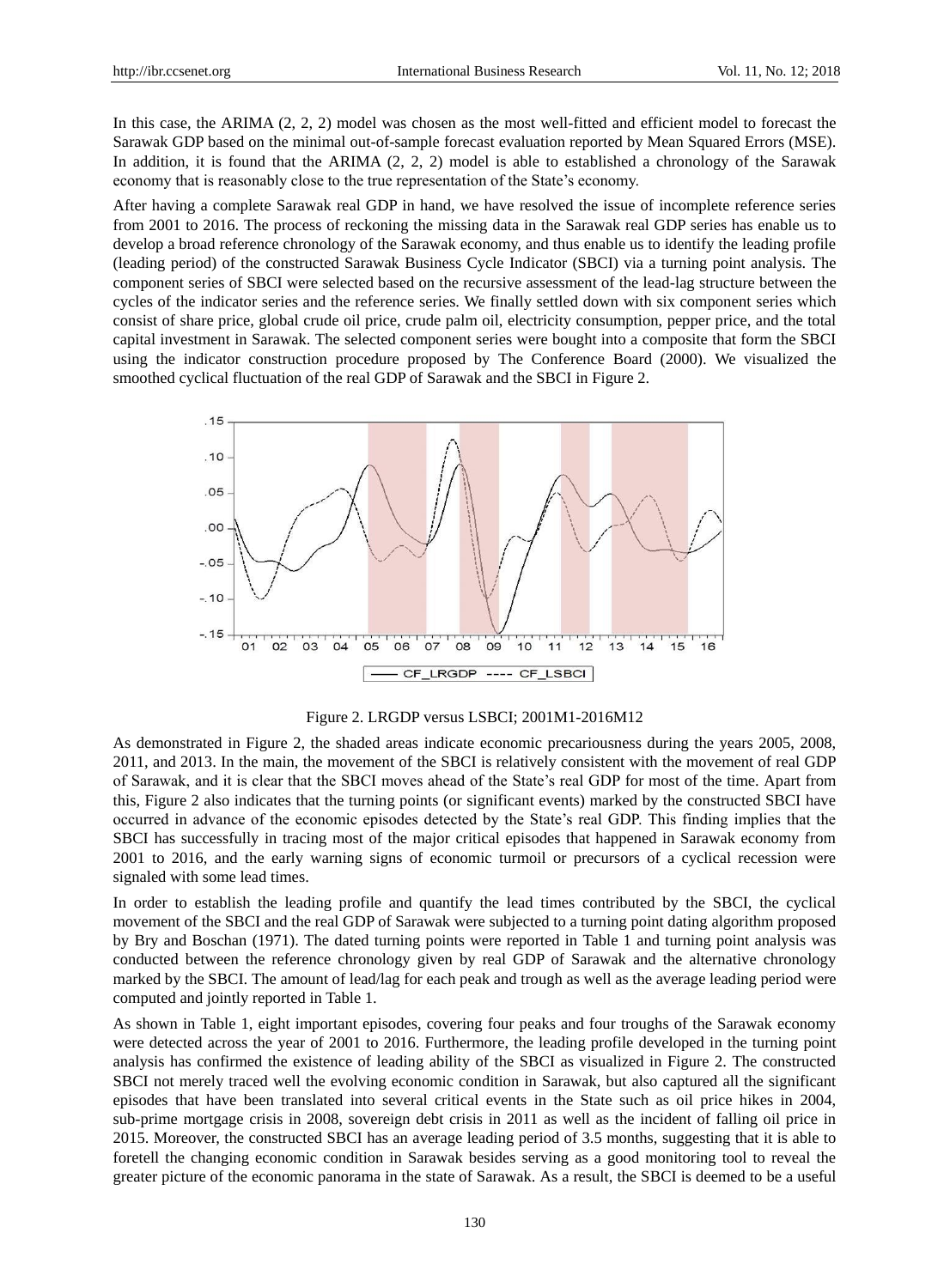short-term forecasting tool to detect economic precariousness in state of Sarawak, and it would be a viable alternative or complement to others forecasting practices in the State rather than overreliance on GDP as the single most comprehensive measure of the overall economic performance.

|        |               | <b>Turning Points Dated from:</b> |              | <b>Amount of</b>     |                           |  |
|--------|---------------|-----------------------------------|--------------|----------------------|---------------------------|--|
|        | <b>LMRGDP</b> | <b>LRGDP</b>                      | <b>LSBCI</b> | Lead/Lag<br>(months) | <b>Important Events</b>   |  |
| Peak   | Nov-2004      | June-2005                         | July-2004    | $+11$                | Oil Price Hikes           |  |
| Trough | $Jan-2007$    | Apr-2007                          | Jan-2007     | $+3$                 |                           |  |
| Peak   | Mar-2008      | May-2008                          | Feb-2008     | $+3$                 |                           |  |
| Trough | May-2009      | Aug-2009                          | Apr-2009     | $+4$                 | Sub-Prime Mortgage Crisis |  |
| Peak   | Dec-2011      | $Oct-2011$                        | July-2011    | $+3$                 | Sovereign Debt Crisis     |  |
| Trough | Apr-2013      | $Sep-2012$                        | July-2012    | $+2$                 |                           |  |
| Peak   | Feb-2014      | Apr-2013                          | $July-2014$  | -9                   |                           |  |
| Trough | Dec-2015      | Oct-2015                          | Aug- $2015$  | $+2$                 | Falling Oil Price         |  |
|        |               | $+3.5$                            |              |                      |                           |  |

|  | Table 1. Turning point analysis and the amount of early signals |  |  |  |  |  |  |  |
|--|-----------------------------------------------------------------|--|--|--|--|--|--|--|
|--|-----------------------------------------------------------------|--|--|--|--|--|--|--|

*Notes.* LMRGDP refer to the Malaysian real GDP, serving as the benchmark series in the present study while LRGDP is the reference series proxied by the real GDP of Sarawak and the LSBCI is the Sarawak Business Cycle Indicator constructed in the present study. The amount of lead/lag (in months) was computed by taking the difference between LSBCI and LRGDP, and the average leading period (in months) was the mean of the leading profile across the period of the study.

## **5. Conclusion**

In a nutshell, by using a set of macroeconomic series, a SBCI was constructed to predict the cyclical movement of Sarawak economy. The newly constructed SBCI has resulted in an average lead time of 3.5 months and works well in tracing the business cycle in Sarawak. With this result, the SBCI can act as a short-term forecasting tool in macroeconomic analysis and policy recommendation. The construction of the SBCI tends to bring awareness to policymakers, the business community, business players, and investors and thus help them to prevent economic vulnerability and to make more effective decisions regarding the economy of Sarawak in the future.

The present study has shown strong potential for the leading indicator approach to serve as a short-term forecasting mechanism to produce a better economic outlook in the State in addition to the publicly available GDP series. The newly constructed SBCI will be a good gauge of the approaching economic precariousness, given its strength to generate a remarkable leading period of policy establishment. The SBCI can be used to complement other economic forecasting practices when recognizing the economic outlook in the State. The predictive outcome from SBCI is subjected to the sensitivity of the chosen variables, in which the forecasting power can be enhanced further with the availability of a longer time series in the future. Furthermore, future study is encouraged to consider a more holistic robustness check to ensure the profundity of the out-of-sample forecast performance.

## **Acknowledgments**

The authors acknowledge the financial support of the UNIMAS Special Short-Term Grant No. F04/SpSTG/1395/16/37.

#### **References**

- Albu, L. L. (2008). A model to estimate the composite index of economic activity in Romania-IEF-RO. *Journal of Economic Forecasting, 5*(2), 44-50.
- Atabek, A., Coşar, E. E., & Şahinöz, S. (2005). A new composite leading indicator for Turkish economic activity. *Emerging Markets Finance and Trade, 41*(1), 45-64. https://doi.org/10.1080/1540496X.2005.11052597
- Bandholz, H. (2005). *New composite leading indicators for Hungary and Poland* (IFO Working Paper No.3). Institute for Economic Research at the University of Munich: IFO Working Paper.
- Bascos-Deveza, T. (2006). Early warning system on the macroeconomy identification of business cycles in the Philippines. *Bangko Sentral Review,* 7-16.
- Baxter, M., & King, R. G. (1999). Measuring business cycles: Approximation band-pass filters for economic time series. *Review of Economics and Statistics, 81*(4), 575-593. https://doi.org/10.1162/003465399558454
- Bierbaumer-Polly, J. (2010). *Composite leading indicator for the Austrian economy: Methodology and 'real-time' performance* (WIFO No. 369). Vienna: Austrian Institute of Economic Research (WIFO).
- Bodart, V., Kholodilin, K. A., & Shadman-Mehta, F. (2005). *Identifying and forecasting the turning points of the*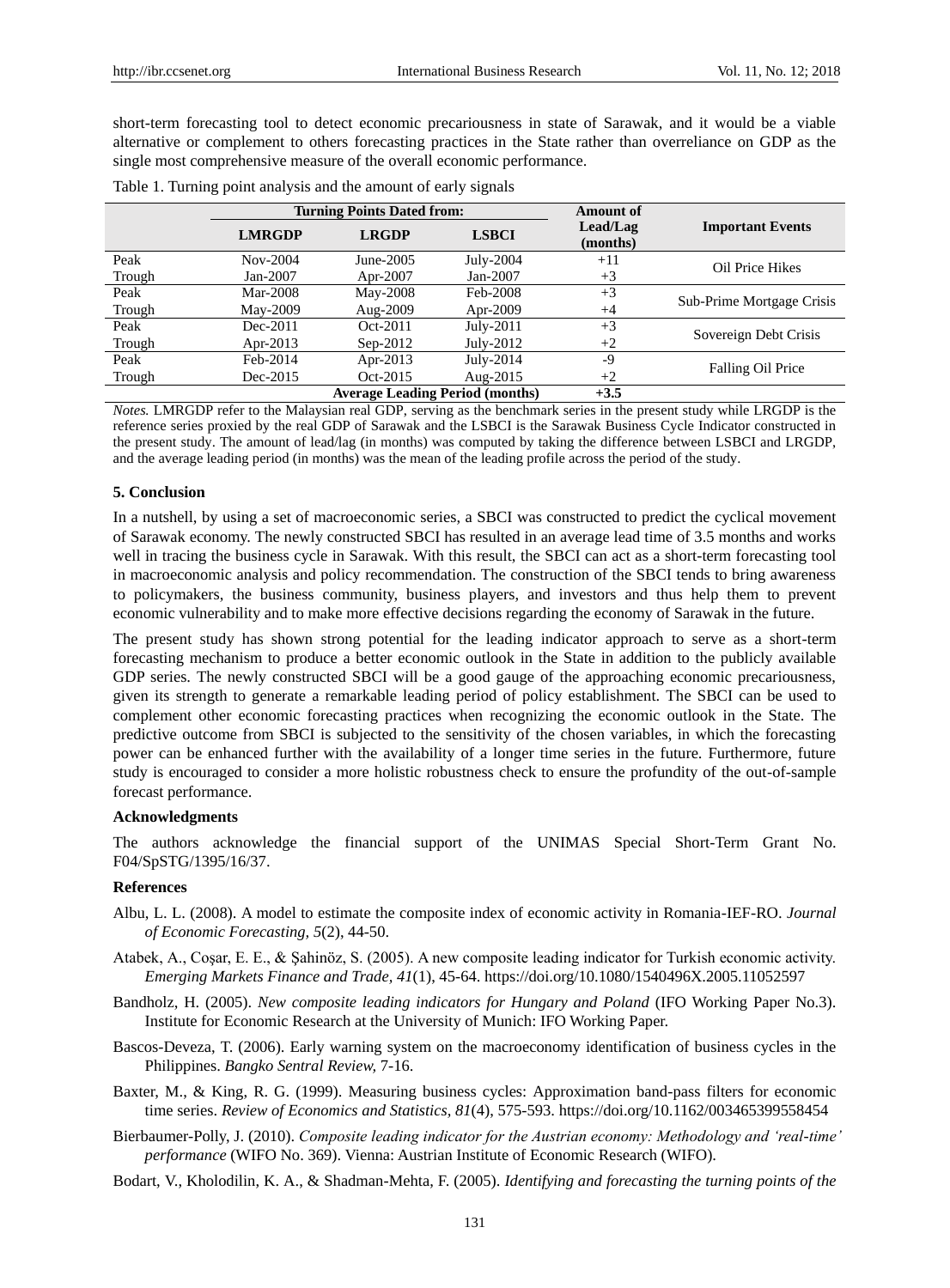*Belgian business cycle with regime-switching and logit models* (No. ECON Working Papers (2005/06)). Berlin: German Institute for Economic Research.

- Bordoloi, S., & Rajesh, R. (2007). Forecasting the turning points of the business cycles with leading indicators in India: A probit approach. In *Singapore Economic Review Conference*.
- Box, G. E. P., & Jenkins, G. (1970). *Time Series Analysis: Forecasting and Control*. San Francisco, CA: Holden Day.
- Bry, G., & Boschan, C. (1971). *Cyclical analysis of time series, selected procedures and computer programs* (Technical Paper 20). Massachusetts Avenue, Cambridge: National Bureau of Economic Research, Columbia University Press.
- Christiano, L. J., & Fitzgerald, T. J. (2003). *The band pass filter* (NBER Working Paper No. W7257). New York, NY: Colombia University Press.
- den Reijer, A. (2006). *The dutch business cycle: Which indicators should we monitor?* (De Nederlandsche Bank Working Paper, No. 100). Amsterdam: De Nederlandsche Bank.
- Department of Statistics Malaysia. (2017). GDP by State, Putrajaya: Department of Statistics.
- Fichtner, F., Rüffer, R., & Schnatz, B. (2009). *Leading indicators in a globalised world* (European Central Bank Working Paper Series, No. 1125). Frankfurt: European Central Bank.
- Fukuda, S. I., & Onodera, T. (2001). A new composite index of coincident economic indicators in Japan: How can we improve forecast performances? *International Journal of Forecasting, 17*(3), 483-498. https://doi.org/10.1016/S0169-2070(01)00090-5
- Furuoka, F. (2014). *Economic development in Sarawak, Malaysia: An overview.* (MRPA Paper, No. 60477). Kuala Lumpur: MRPA.
- Gandolfo, G. (1981). *Qualitative Analysis and Econometric Estimation of Continuous Time Dynamic Models.* Amsterdam: North-Holland Publishing Company.
- Issler, J. V., Notini, H. H., Rodrigues, C. F., & Soares, A. F. (2013). Constructing coincident indices of economic activity for the Latin American economy. *Revista Brasileira de Economia, 67*(1), 67-96. https://doi.org/10.1590/S0034-71402013000100004
- Kholodilin, K. A., & Siliverstovs, B. (2005). On the forecasting properties of the alternative leading indicators for the German GDP: Recent evidence. *Jahrbücher für Nationalökonomie und Statistik, 226*(3), 234.
- Kľúčik, M., & Haluška, J. (2008). Construction of composite leading indicator for the Slovak economy. *Analele Ştiinţifice ale Universităţii» Alexandru Ioan Cuza «din Iaşi. Ştiinţe economice,* (55), 363-370.
- Matkowski, Z. (2002). Composite Indicators of Business Activity for Poland Based on Survey Data. In *26th CIRET Conference*, Taipei.
- Mohanty, J., Singh, B., & Jain, R. (2003). *Business cycles and leading indicators of industrial activity in India* (MRPA Paper, No. 12149). India: MRPA.
- Regional Economic Development Authority (RECODA). (2014). *Sarawak's Economy.* Retrieved from http://www.recoda.com.my/inside-sarawak/sarawaks-economy/
- Sfia, M. D. (2010). *A composite leading indicator of Tunisian inflation* (William Davidson Institute Working Papers Series, No. wp980). Tunisia: William Davidson Institute Working Papers Series.
- The Conference Board. (2000). *Business Cycle Indicators Handbook*. New York, NY: The Conference Board, Inc.
- Vesselinov, R. (2012). New composite indicators for Bulgarian business cycle. *International Journal of Economic Sciences and Applied Research,* (2), 101-111.
- Wong, S. S. L., Abu Mansor, S., Puah, C. H., & Liew, V. K. S. (2012). *Forecasting Malaysian business cycle movement: Empirical evidence from composite leading indicator* (MRPA Paper, No. 36649). Kota Samarahan: MRPA.
- Yap, M. M. C. (2009). *Assessing Malaysia's business cycle indicators* (Monash University Discussion Paper, 04/09). Kuala Lumpur: Monash University.
- Zarnowitz, V., & Moore, G. H. (1986). *Major changes in cyclical behavior. In The American Business Cycle: Continuity and Change* (pp. 519-582). London: University of Chicago Press.